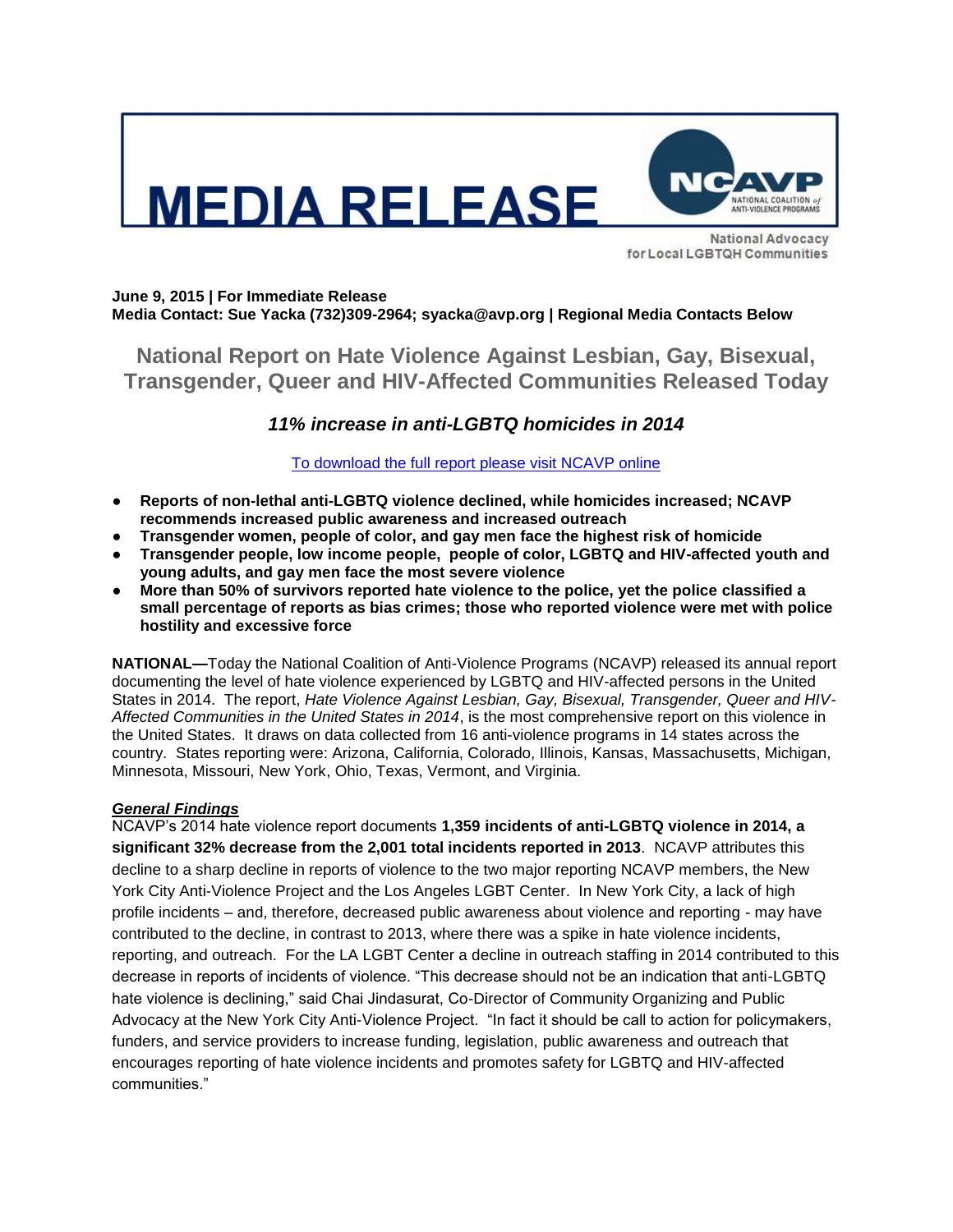While overall reports were down in 2014, reports of severe and deadly violence remain high. **The number of homicides increased 11% in 2014 and the severity of violence experienced by LGBTQ and HIVaffected communities remained relatively consistent with last year**. Additionally, the 2014 report continues to document multi-year trends revealing that anti-LGBTQ and HIV-affected hate violence disproportionately impacts transgender women, LGBTQ and HIV-affected communities of color, LGBTQ and HIV-affected youth and young adults, transgender people, transgender people of color, and gay men. Consistent with previous years, gay men represented the largest group of hate violence survivors and victims in 2014, and for the first time there is data showing disproportionate impact on low-income LGBTQ people, showing that hate violence remains a pervasive and persistent issue for all LGBTQ and HIVaffected people.

### *Anti-LGBTQ Homicides in 2014*

2014 was a deadly year for LGBTQ and HIV-affected communities with **20 homicides documented, an 11% increase from 18 homicides in 2013**, and among the highest number of homicides in a year since NCAVP started tracking this information. Additionally**, for a fifth year in a row, NCAVP's findings reflect a disproportionate impact of deadly violence for people of color, transgender women, transgender people of color, and gay men**:

- 80% of all homicide victims in 2014 were people of color, yet LGBTQ and HIV-affected people of color only represented 41% of total survivors and victims. The majority of homicide victims (60%) were Black and African American, 15% of homicide victims were Latin@, and 15% of homicide victims were White.
- **Over half (55%) of homicide victims were transgender women**, **and half (50%) of homicide victims were transgender women of color**, yet transgender survivors and victims only represent 19% of total reports to NCAVP.
- **35% of homicide victims were gay or bisexual men**.

"In 2014 in Los Angeles and the surrounding areas alone, we lost three transgender women to deadly hate violence," said Christopher Argyros from LA LGBT Center. "Aniya Parker, Zoraida Reyes, and Deshawnda Sanchez are representative of the fatal violence that transgender women of color continue to experience in our country and around the world. Their lives deserve national action to end hate violence."

#### *Most Impacted Communities: Severity of Violence*

The 2014 report found, transgender women, transgender people, people of color, and gay men were at risk for the most severe violence. "This year's report again shows that people at risk for the most severe hate violence are at the intersection of multiple forms of oppression and discrimination including homophobia, transphobia, racism and socioeconomic discrimination," said Essex Lordes from Community United Against Violence. "Anti-LGBTQ hate violence can no longer be viewed in isolation from other forms of violence that our community members are experiencing based on their identities." The report found:

- LGBTQ and HIV-affected people of color survivors were 2.2 times more likely to experience physical violence, 1.4 times more likely to be injured, and 1.7 times more likely to require medical attention, when compared with other survivors
- LGBTQ and HIV-affected Black survivors were 2 times more likely to experience physical violence, when compared with other survivors
- LGBTQ and HIV-affected Latin@ survivors were 1.8 times more likely to experience physical violence and 1.5 times more likely to be injured as a result of hate violence, when compared with other survivors
- Transgender women survivors were 1.6 times more likely to experience physical violence and 1.6 times more likely to experience sexual violence, when compared with other survivors
- Transgender people of color survivors were 1.6 times more likely to experience any physical violence and 1.9 times more likely to require medical attention, when compared with other survivors
- Gay men survivors were 1.8 times more likely to experience injury and 1.5 times more likely to require medical attention, when compared with other survivors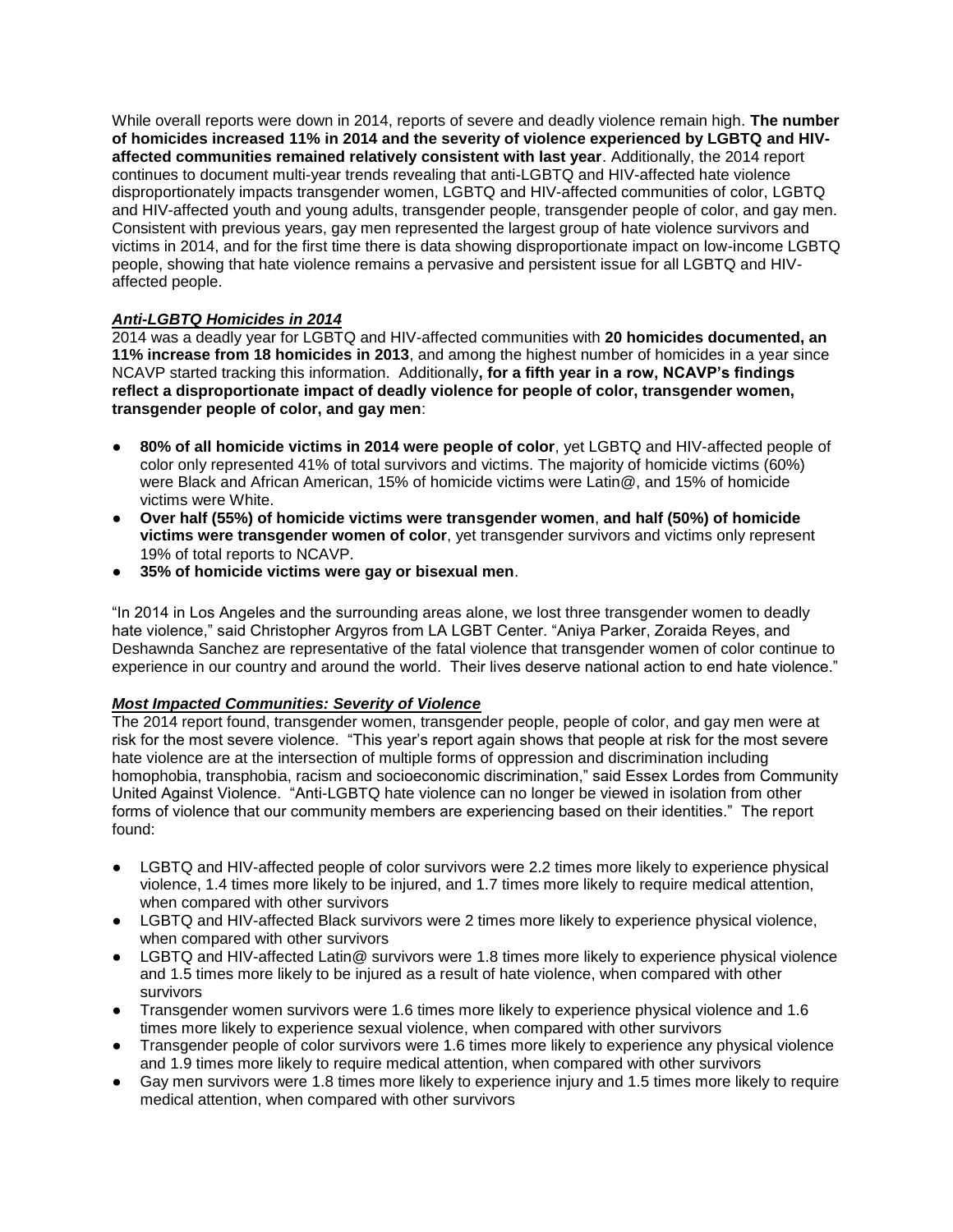- LGBTQ and HIV-affected low income survivors were 2.1 times more likely to experience hate violence at the workplace, when compared with other survivors
- LGBTQ voung people were 2.5 times more likely to be injured due to hate violence, and 2.1 times more likely to require medical attention, when compared to other survivors
- Bisexual survivors were 1.3 times more likely to experience threats and intimidation when compared to other survivors.

### *LGBTQ Survivors and Police Interaction*

In 2014**, 54% of survivors reported their incidents to the police, a significant increase from 45% in 2013. Of those reporting, 27% of survivors reported experiencing hostile attitudes from the police, a decrease from 32% in 2013. However, as discussed below, only 6% of incidents were classified as bias crimes**. **Of the survivors who interacted with the police and experienced hostility and police misconduct, 57% reported being unjustly arrested by the police.** Excessive force accounted for 33% of police misconduct, which is a significant increase from 2013 (28%). "Reports to police increased in 2014, but that is not surprising in a year where homicides and severity of violence are high, situations in which police are intervening or being called to intervene," said Lynne Sprague from Survivors Organizing for Liberation (formerly the Colorado Anti-Violence Program). "With this report, we are calling for an end to the profiling, police violence, and misconduct that happens when LGBTQ and HIV-affected survivors do report." The report found:

- LGBTQ and HIV-affected people of color survivors were 2.4 times more likely to experience police violence when compared with other survivors
- LGBTQ and HIV-affected Black survivors were 1.8 times more likely to experience police violence when compared with other survivors
- LGBTQ and HIV-affected Latin@ survivors were 1.7 times more likely to experience police violence when compared with other survivors
- Transgender survivors were 6.1 times more likely to experience physical violence from police when compared with other survivors
- Transgender people of color were 6.2 times more likely to experience police violence when compared with other survivors
- Transgender women survivors were 6.1 times more likely to experience physical violence from police when compared with other survivors
- LGBTQ and HIV-affected young adults (ages 19-29) were 2.2 times more likely to experience police violence when compared with other survivors.

### *LGBTQ Survivors and Police Reporting and Classification*

In 2014, **only 6% of hate violence incidents reported to the police were classified as bias crimes, a substantial decrease from 2013 (24%)**. The report also shows that police were less likely to classify hate violence as bias motivated for community members disproportionately impacted by this violence. "This year we are seeing a disturbing drop in hate violence classification by the police," said Justin Shaw from the Kansas City Anti-Violence Project. "Police seem to be taking some of our most impacted communities less seriously and are less likely to classify their experiences as hate violence, especially "LGBQ and HIV-affected people of color, and transgender people of color." The report found:

- Police were .71 times less likely to classify incidents as hate violence for LGBTQ and HIV-affected people of color survivors
- Transgender people of color survivors were .59 times less likely to receive bias classification by police.

Additionally the report shows a reluctance to report to the police by the same individuals who are most impacted by severe and deadly violence. For example, the report found that overall, **transgender survivors were .67 times less likely to report to police**.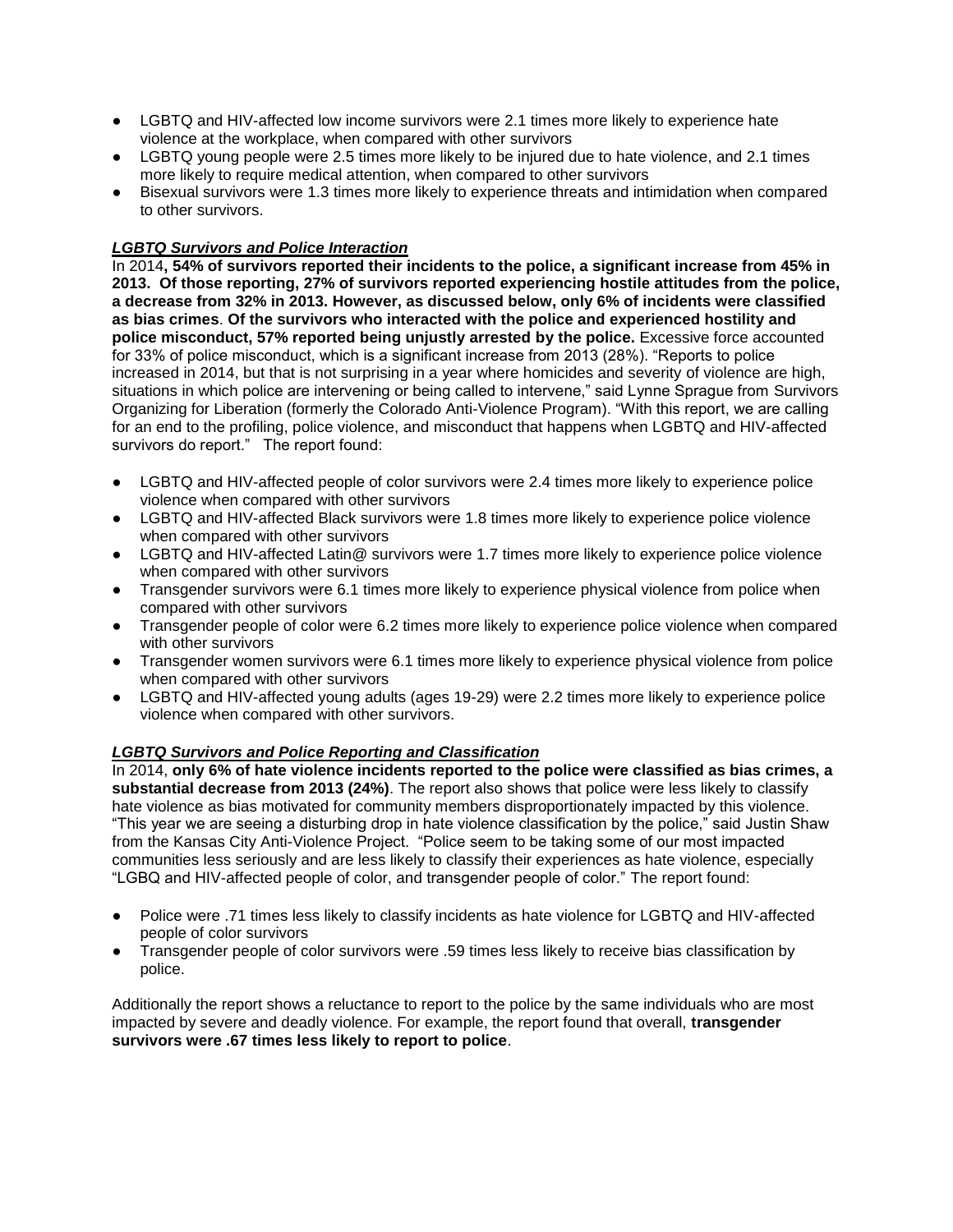#### *Recommendations*

NCAVP's report findings are a wakeup call; even in the midst of legal protections and progress on state and national levels, LGBTQ and HIV-affected people are facing extremely high levels of severe and deadly violence. "This year's report makes it clear that more must be done to stop anti-LGBTQ and HIVaffected hate violence, and NCAVP's policy recommendations point to clear solutions," said Osman Ahmed, NCAVP Research and Education Coordinator at the New York City Anti-Violence Project. "We call on policymakers, funders, advocates, and community members to be a part of the solutions that NCAVP recommends in the 2014 report." The report recommendations, expanded upon within the report, include:

- End the homophobic, transphobic, and biphobic culture that fuels violence
- End root causes and social determinants of anti-LGBTQ and HIV-affected violence through ending poverty and anti-LGBTQ and HIV-affected discrimination
- Increase access for LGBTQ and HIV-affected anti-violence support and prevention
- End police profiling and police violence against LGBTQ and HIV-affected people
- Enact comprehensive, humane, and LGBTQ-inclusive immigration reform
- Collect data and expand research on LGBTQ and HIV-affected communities overall, particularly data and research on LGBTQ and HIV-affected people's experiences of violence.

*[NCAVP](http://www.avp.org/ncavp.htm) works to prevent, respond to, and end all forms of violence against and within lesbian, gay, bisexual, transgender, queer (LGBTQ) and HIV-affected communities. NCAVP is a national coalition of 47 local member programs and affiliate organizations in 24 states, Canada, and Washington DC, who create systemic and social change. We strive to increase power, safety, and resources through data analysis, policy advocacy, education, and technical assistance.* 

NCAVP is coordinated by the [New York City Anti-Violence Project](http://www.avp.org/)

#### ARIZONA

[Wingspan Anti-Violence Programs](http://www.wingspan.org/) (Tucson, AZ) Contact: Patrick Farr, 520-624-1779 x119 pfarr@wingspan.org

#### CALIFORNIA

[Community United Against Violence](http://www.cuav.org/) (San Francisco, CA) Contact: Essex Lordes, (415) 777-5500 essex@cuav.org

[L.A. LGBT](http://www.lagaycenter.org/site/PageServer?pagename=Anti_Violence_Project) [Center](http://www.lagaycenter.org/site/PageServer?pagename=Anti_Violence_Project) (Los Angeles, CA) Contact: Christopher Argyros, (323) 860-3717 cargyros@lalgbtcenter.org

#### **COLORADO**

[Survivors Organizing for Liberation](http://coavp.org/) (formerly Colorado Anti-Violence Program) (Denver, CO) Contact: Lynne Sprague, (303) 839-5204 lynne@coavp.org

ILLINOIS [Center on Halsted Anti-Violence Project](http://www.centeronhalsted.org/) (Chicago, IL) Contact: Julie Walther, (773) 472-6469 x178 jwalther@centeronhalsted.org

OHIO [Buckeye Region Anti-Violence Organization](http://www.bravo-ohio.org/) (Columbus, OH) Contact: Aaron Eckhardt, (614) 294-7867